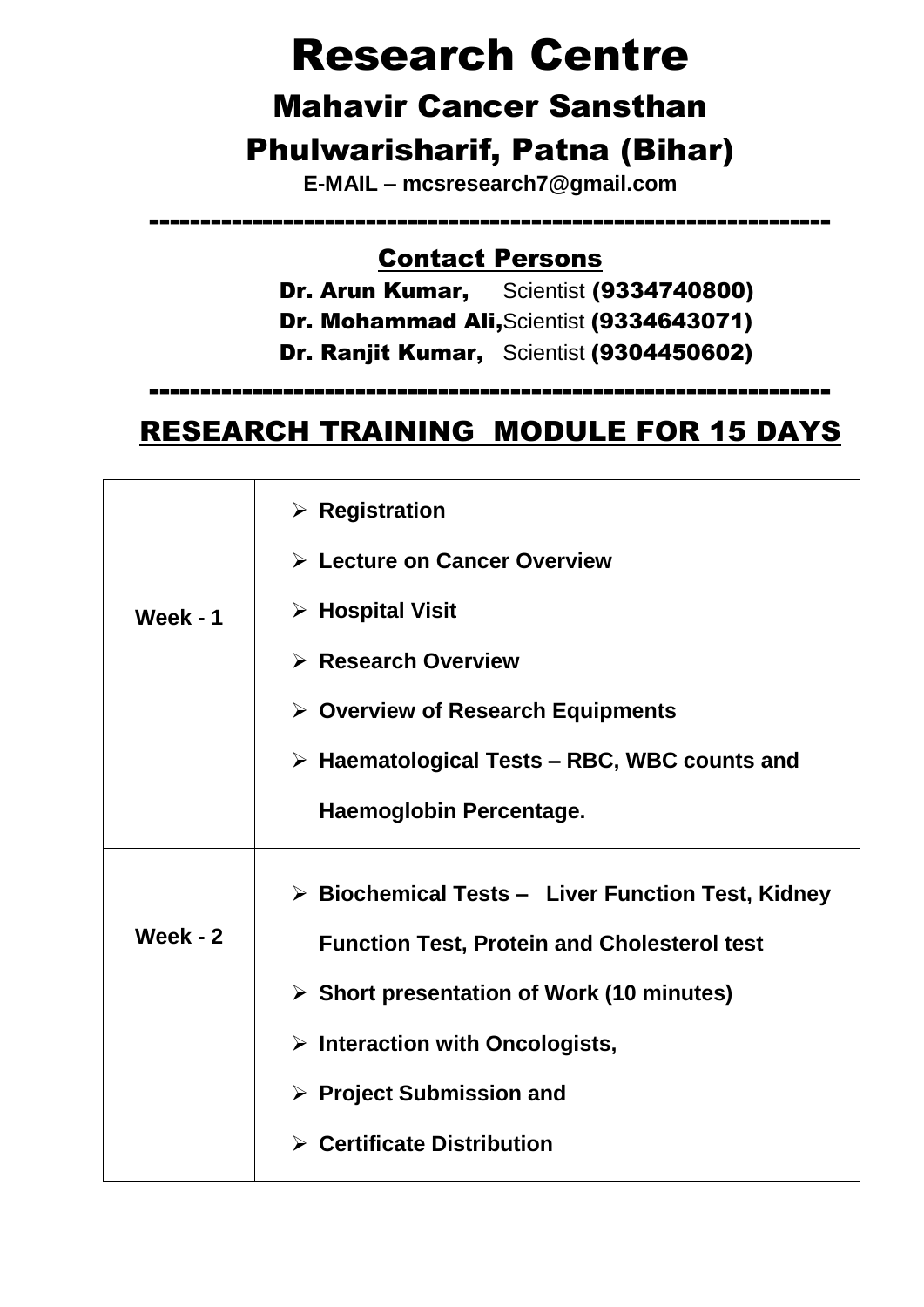### **RESEARCH TRAINING MODULE FOR 30 DAYS**

|            | <b>Registration</b>                                                        |
|------------|----------------------------------------------------------------------------|
| Week - $1$ | $\triangleright$ Lecture on Cancer Overview, Hospital Visit                |
|            | $\triangleright$ Overview of Research Equipments                           |
|            | <b>Molecular Biology Experiments</b>                                       |
|            | $\triangleright$ Agarose Gel Preparation for Electrophoresis               |
|            | $\triangleright$ Sample Loading in Agarose wells & analysis of result      |
|            | through U.V. Transilluminator.                                             |
|            | <b>Medicinal Chemistry Experiments</b>                                     |
|            | $\triangleright$ Medicinal Chemistry – Grinding, Sieving & soaking of      |
|            | <b>Medicinal Plants</b>                                                    |
|            | $\triangleright$ Separation of Polar & Non- polar components of            |
|            | <b>Medicinal Plants through Rotavapor</b>                                  |
|            | <b>Environmental Monitoring Experiments</b>                                |
| Week - $2$ | $\triangleright$ Assessment of Heavy Metals especially Arsenic in Water    |
|            | & Human Blood Samples                                                      |
|            | <b>Haematological Experiments</b>                                          |
|            | > Semen Analysis in Animal Model                                           |
|            | $\triangleright$ Haematological Test – RBC Count                           |
|            | > Haematological Test - WBC Count, DLC, Hb% and                            |
| Week - $3$ | <b>Platelets Count</b>                                                     |
|            | <b>Biochemical Experiments</b>                                             |
|            | <b>Biochemical Test - Liver Function Test, Kidney Function</b>             |
|            | <b>Test</b>                                                                |
| Week - $4$ | <b>Histopathological Experiments</b>                                       |
|            | $\triangleright$ Histological Study – Animal Dissection & Tissue Fixation, |
|            | <b>Tissue Processing, Block Preparation, Tissue Sectioning</b>             |
|            | utilizing Ultra- Microtome and Double staining.                            |
|            | $\triangleright$ Slide Viewing on Microscope                               |
|            | $\triangleright$ Short presentation of Work (10 minutes)                   |
|            | $\triangleright$ Interaction with Oncologists,                             |
|            | $\triangleright$ Project Submission and                                    |
|            | $\triangleright$ Certificate Distribution                                  |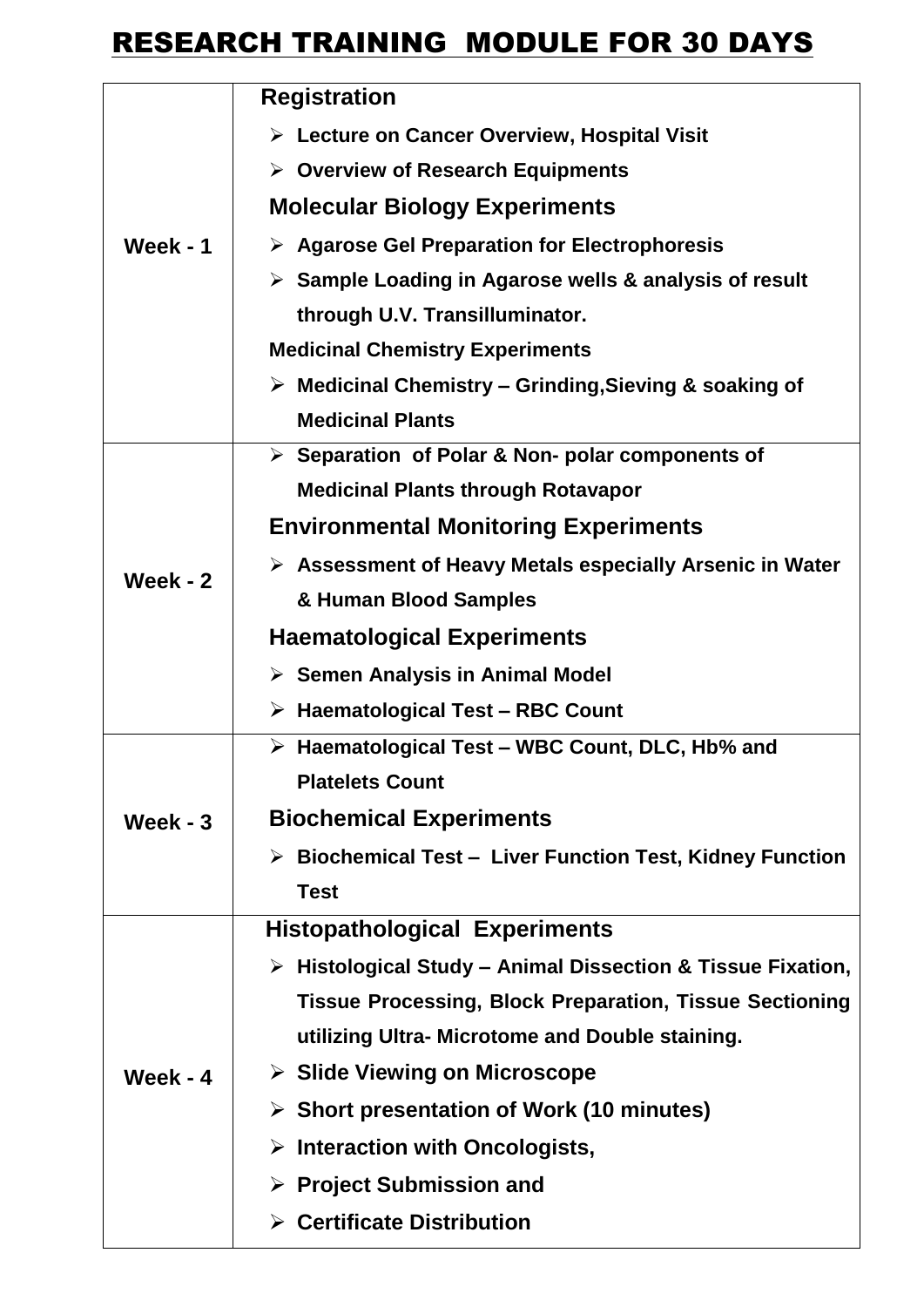#### RESEARCH TRAINING MODULE FOR 2 MONTHS

|                 | $\triangleright$ Registration                                      |
|-----------------|--------------------------------------------------------------------|
|                 |                                                                    |
| <b>Week - 1</b> | $\triangleright$ Lecture on Cancer Overview,                       |
|                 | $\triangleright$ Basics of pre-clinical/clinical study in research |
|                 |                                                                    |
| Week - $2$      | $\triangleright$ Data Collection/ Dose administration for          |
|                 | designed study                                                     |
|                 | $\triangleright$ Data Collection/ Dose administration and          |
|                 |                                                                    |
| Week - $3$      | analysis of initial results                                        |
|                 | $\triangleright$ Short presentation of Work (10 minutes)           |
|                 |                                                                    |
|                 | $\triangleright$ Sample analysis on different equipments           |
| Week - $4$      | according to planned experiments                                   |
|                 | > Data Collection/ Dose administration result                      |
| Week - $5$      | analysis and development of presentation skill                     |
|                 | > Data Collection/ Dose administration for                         |
| Week - 6        | designed study                                                     |
|                 | $\triangleright$ Acquaintance with research instruments            |
|                 | $\triangleright$ Analysis of final results                         |
| <b>Week - 7</b> | $\triangleright$ Develop project writing skill                     |
|                 | $\triangleright$ Short presentation of Work (10 minutes)           |
|                 |                                                                    |
|                 | $\triangleright$ Interaction with Oncologists                      |
| <b>Week - 8</b> | <b>Project preparation and Submission</b><br>➤                     |
|                 | $\triangleright$ Certificate Distribution                          |
|                 |                                                                    |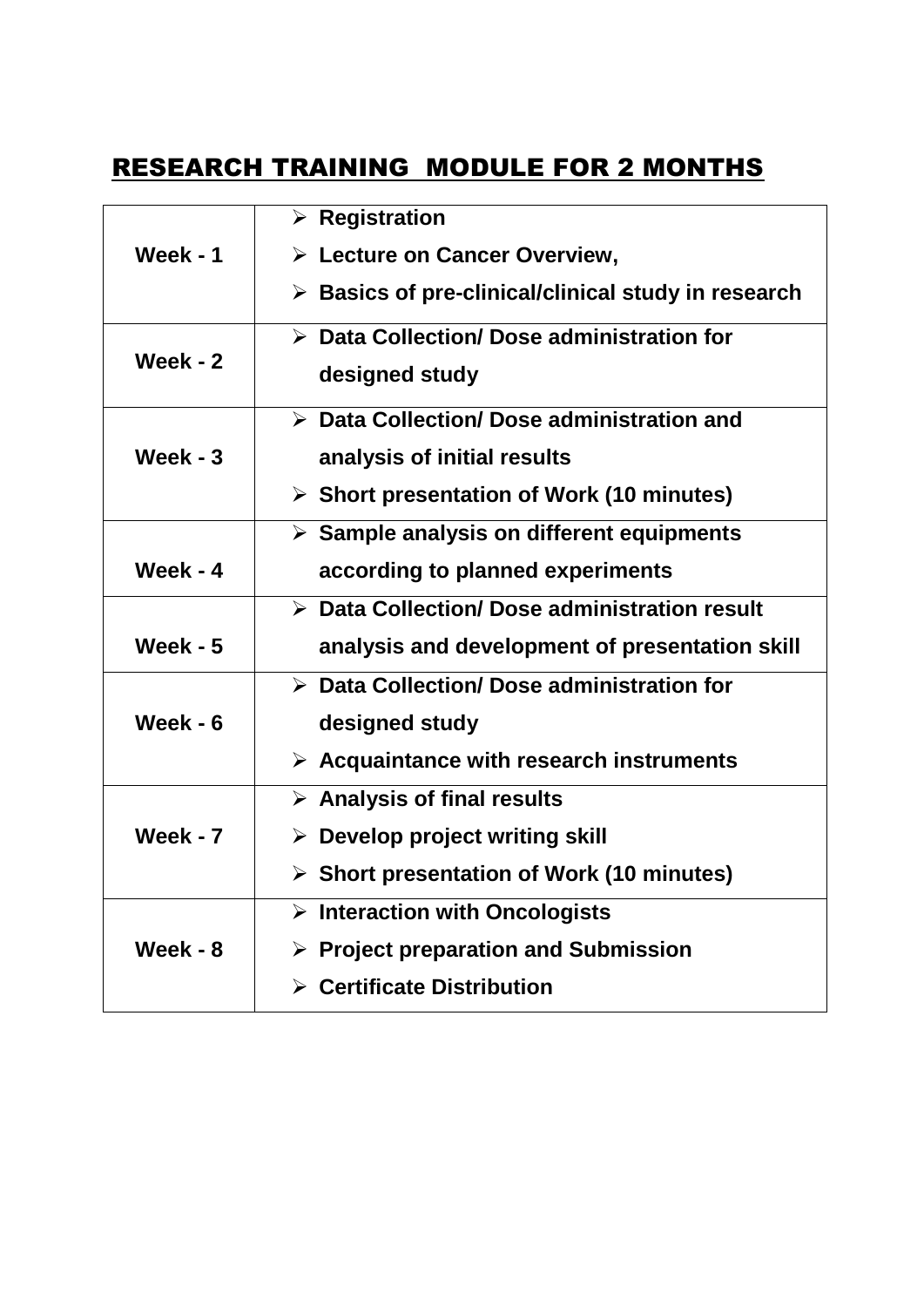#### RESEARCH TRAINING MODULE FOR 3 MONTHS

Project work on different topics given below :-

**1 st Short presentation of Work (10 minutes) = 6 th week**

**2 nd Short presentation of Work (10 minutes) = 10th week**

#### RESEARCH TRAINING MODULE FOR 6 MONTHS

Project work on different topics given below:-

**1 st Short presentation of Work (10 minutes) = 6 th week**

**2 nd Short presentation of Work (10 minutes) = 10th week**

**3 rd Short presentation of Work (10 minutes) = 20 th week**

## Topic for Study:

- $\triangleright$  Self selected
- $\triangleright$  Selected after counselling
- Topic Selected from Data
- $\triangleright$  Mandatory to have impact on Cancer

management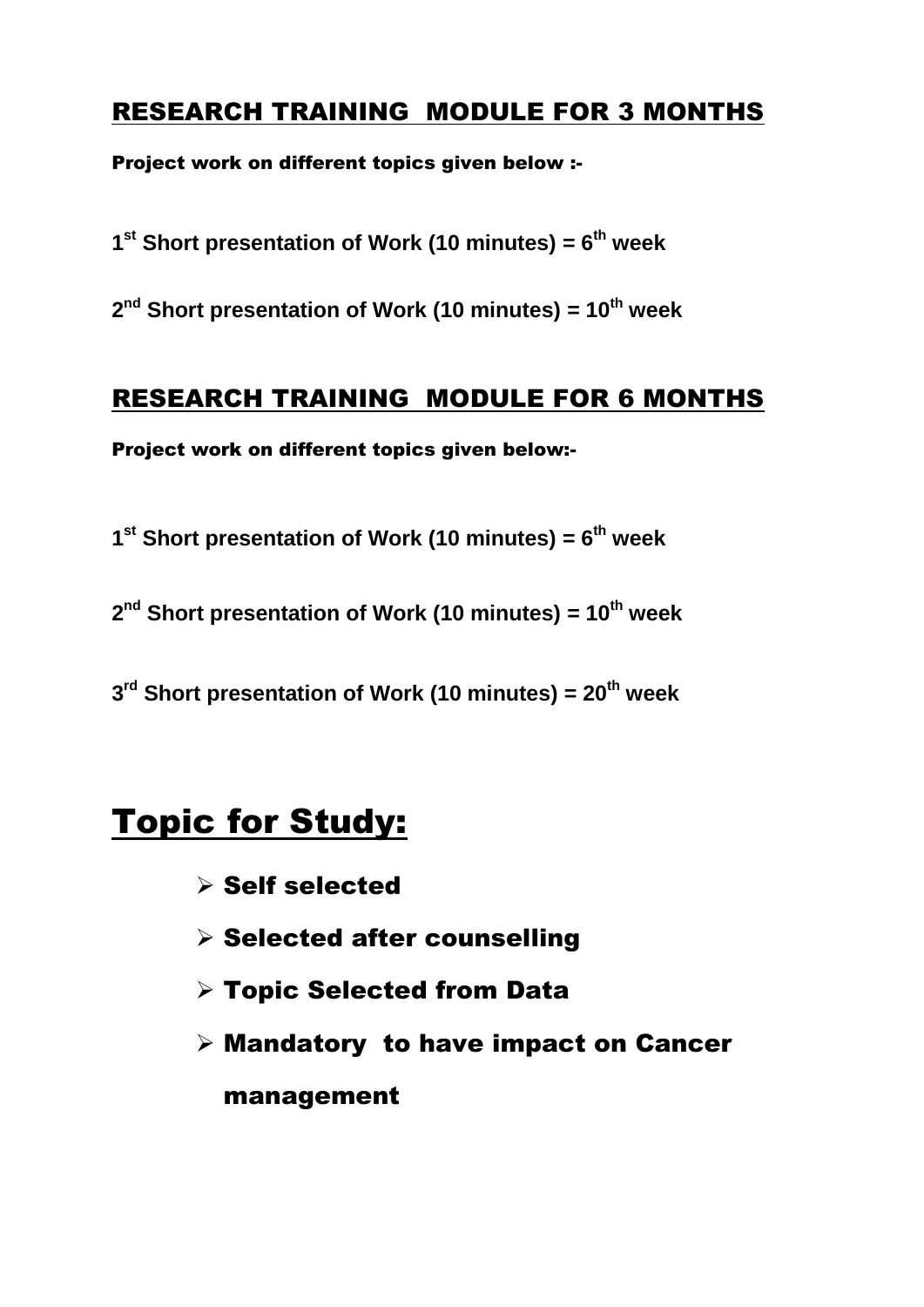#### Some selected Topics for study are

- **1. Estimation of arsenic in Gall bladder cancer patients through Atomic Absorption Spectrophotometer.**
- **2. Arsenic estimation in water sample through Atomic Absorption Spectrophotometer.**
- **3. Estimation of pesticide in water and blood samples through HPLC**
- **4. Study of lipid peroxidation levels in different Cancer patients.**
- **5. Development of Tumour Markers against conventional tumour markers.**
- **6. Study on reactive oxygen species in cancer patients.**
- **7. Genotoxic study of pesticide and heavy metal through chromosomal analysis.**
- **8. Chromosomal anomalies in cancer patients.**
- **9. Cytotoxic study of doxorubicin and cyclophosphamide in animal model.**
- **10. Search for antidote against Arsenic induced toxicity in animal models.**
- **11. Effect of selected medicinal plants on diabetes in animal models.**
- **12. Search for effective ingredient of medicinal plant against diabetes.**
- **13. Study of Profenofos in the reproductive system of Swiss albino mice.**
- **14. Evaluation of impact of Aspartame on the fertility of Swiss albino mice.**
- **15. Study of impact of various medicinal plants on various toxicological models.**
- **16. Isolation of active ingredient of selected medicinal plant on rota vapour.**
- **17.Development of anti – tumour drugs against DMBA induced breast tumours in rats.**